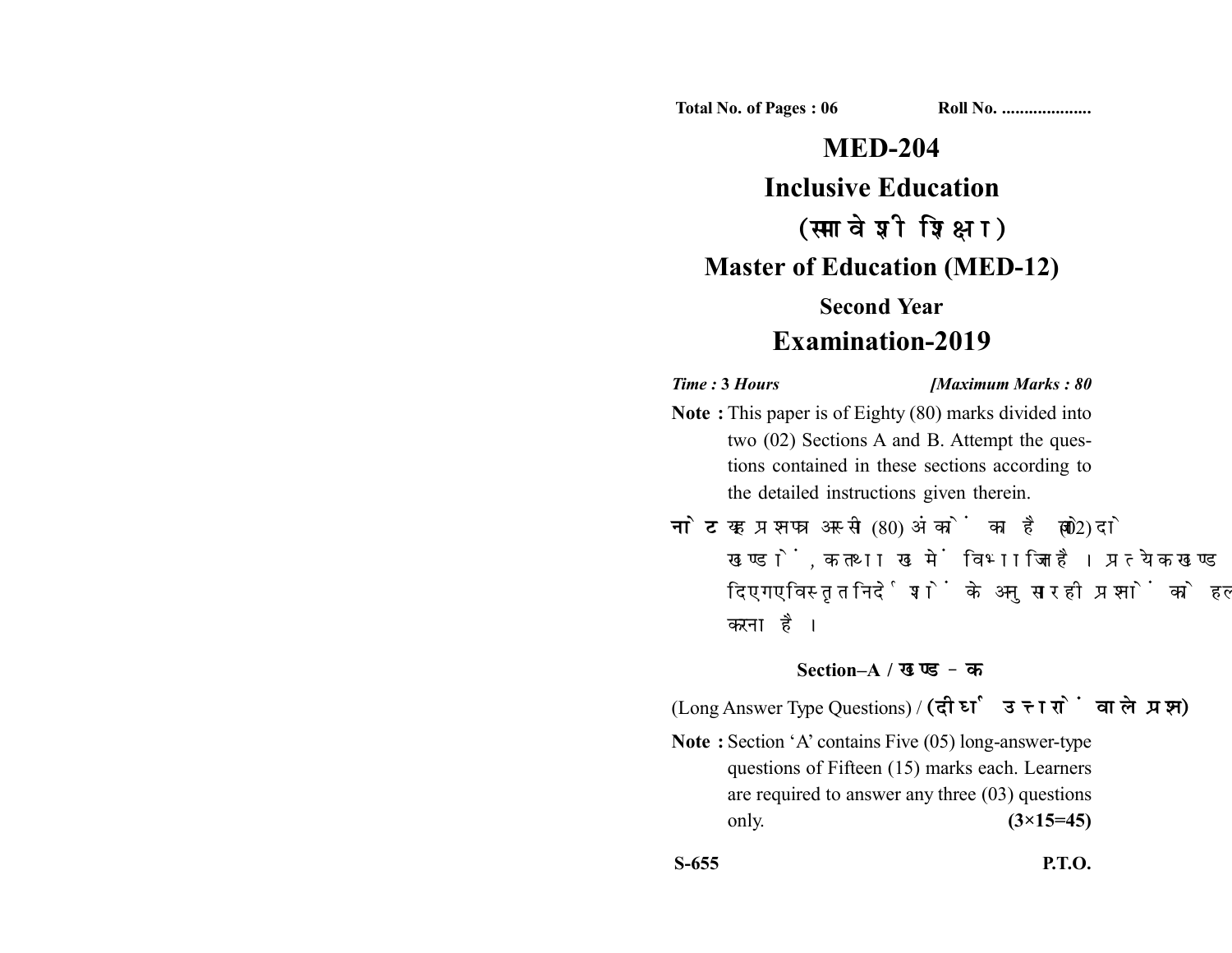बौद्धिक दिव्यांगता से आप क्या समझते हैं? बौद्धिक दिव्यांग व्यक्तियों के शैक्षिक और पुनर्वास कार्यक्रमों में आकलन की भूमिका पर चर्चा कीजिए।

4. Explain the concept of inclusive education. How inclusive education impacts over life of children with disabilities?

समावेशी शिक्षा की अवधारणा को स्पष्ट कीजिए? दिव्यांग बच्चों के जीवन को समावेशी शिक्षा किस प्रकार से प्रभावी बनाती है?

5. How will you identified hearing impaired? Discuss Educational provisions for them. श्रवण वाधिता की पहचान आप किस प्रकार करेंगे? उनके लिए शैक्षिक प्रावधानों की चर्चा कोजिए?

### **Section–B /**

(Short-Answer-Type Questions) / (लघु उत्तरों वाले प्रश्न)

- **Note :** Section 'B' contains Eight (08) short-answertype questions of Seven (07) marks each. Learners are required to answer any Five (05) questions only. **(5×7=35)**
- 

**S-655 P.T.O. S-655**

- नोट: खण्ड'ख' में आठ (08) लघु उत्तरों वाले प्रश्न दिये गये हैं. प्रत्येक प्रश्न के लिए सात (07) अंक निर्धारित हैं। शिक्षार्थियों को इनमें से केवल पाँच (05) प्रश्नों के उत्तर देने हैं।
	- 1. What is difference between special education and inclusive education?

विशिष्ट शिक्षा तथा समावेशी शिक्षा में क्या भेद है?

- 2. Discuss in short the role of special educators. विशिष्ट अध्यापकों की भूमिका की संक्षेप में चर्चा कोजिए।
- 3. Write a short note on children with Dyslexia. डिस्लेक्सिया वाले बच्चों पर एक संक्षिप्त टिप्पणी लिखिए।
- 4. Present a short description about dyscalculia. डिस्कैल्कुलिया पर संक्षिप्त नोट प्रस्तुत कोजिए।